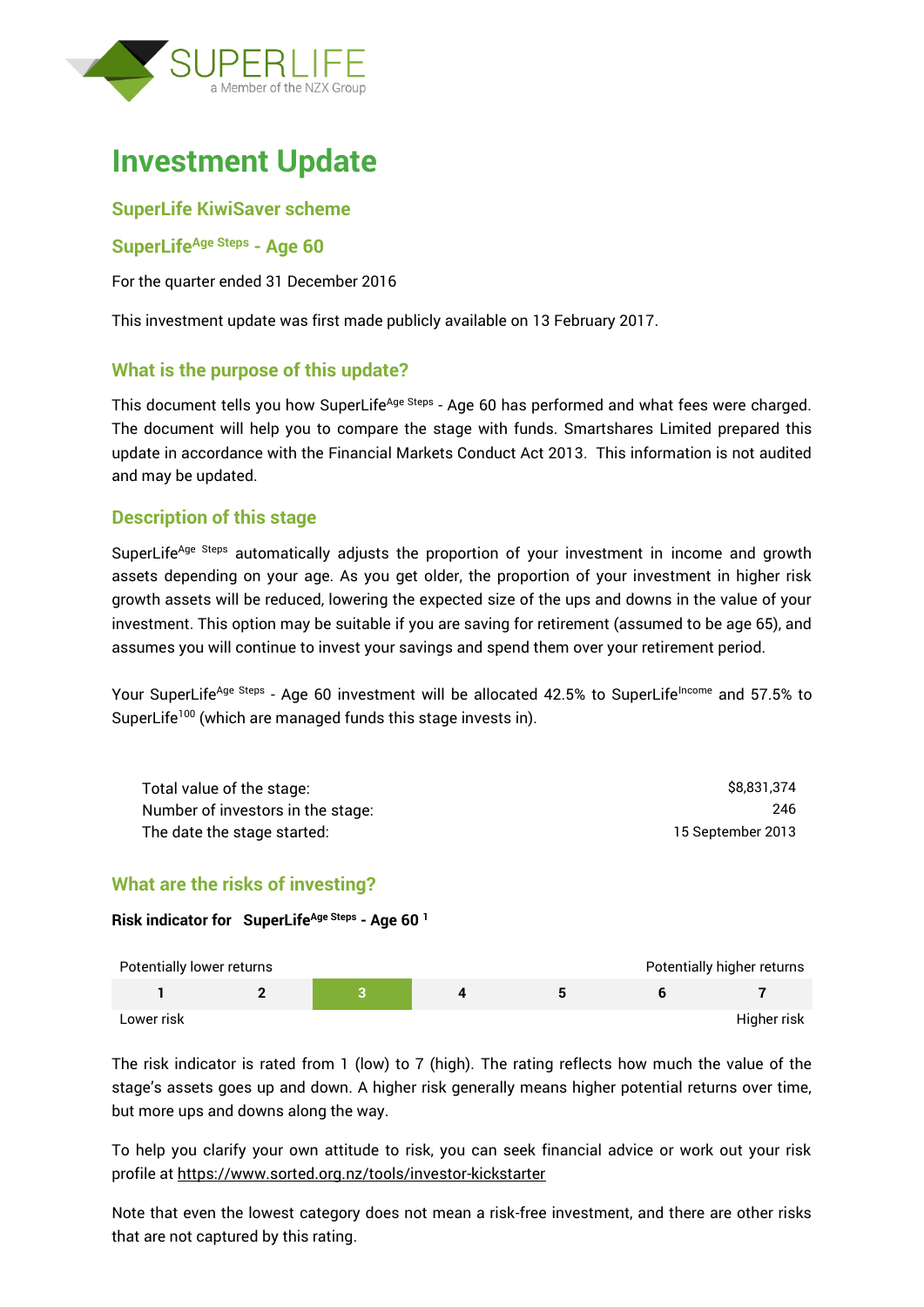

This risk indicator is not a guarantee of a stage's future performance. The risk indicator is based on the returns data for 5 years to 31 December 2016. While risk indicators are usually relatively stable, they do shift from time to time. The risk indicator will continue to be updated in future investment updates.

See the Product Disclosure Statement for the SuperLife KiwiSaver scheme (**PDS**) for more information about the risks associated with investing in this stage.

## **How has the stage performed?**

|                                                                           | Past year |
|---------------------------------------------------------------------------|-----------|
| Annual return<br>(after deductions for charges and tax)                   | 6.08%     |
| Annual return<br>(after deductions for charges but before tax)            | 7.19%     |
| Market index annual return<br>(reflects no deduction for charges and tax) | 6.61%     |

The market index annual return is based on the annual return for the composite index of the underlying funds. It is made up of the indices used to measure the performance of the assets that the life cycle stage invests in. Additional information about the market index is available on the offer register at [www.business.govt.nz/disclose](http://www.business.govt.nz/disclose)



#### **Annual return graph**

This shows the return after fund charges and tax for each year ending 31 March since the stage started. The last bar shows the average annual return since the stage started, up to 31 December 2016.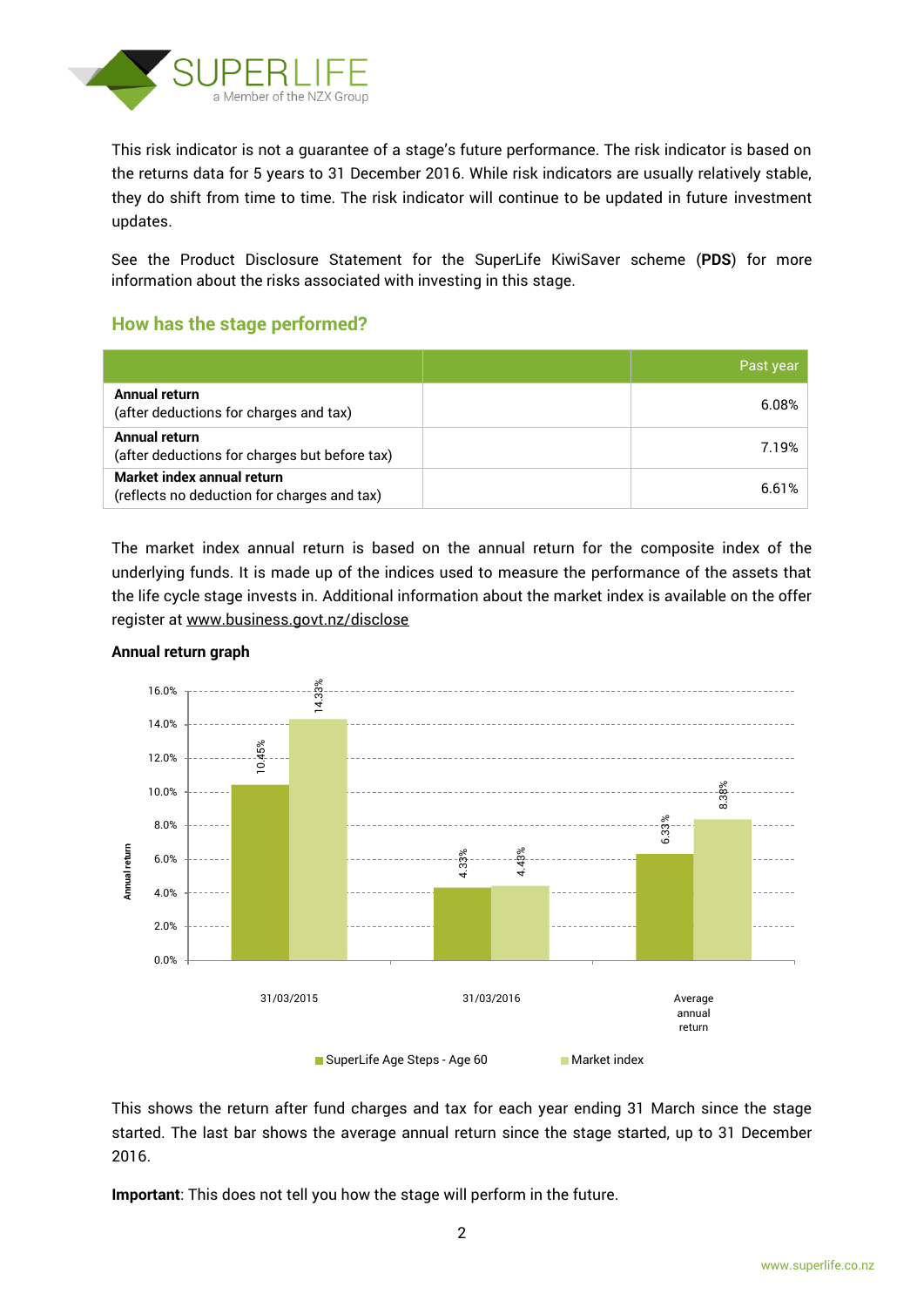

Returns in this update are after tax at the highest prescribed investor rate (PIR) of tax for an individual New Zealand resident. Your tax may be lower.

## **What fees are investors charged?**

Investors in SuperLife<sup>Age Steps</sup> - Age 60 are charged fund charges. In the year to 31 March 2016 these were:

|                                                    | % per annum of stage's net asset value |
|----------------------------------------------------|----------------------------------------|
| <b>Total fund charges</b>                          | $0.68%$ *                              |
| Which are made up of:                              |                                        |
| <b>Total management and administration charges</b> | 0.68%                                  |
| Including:                                         |                                        |
| Manager's basic fee                                | 0.62%                                  |
| Other management and administration charges        | 0.06%                                  |
| <b>Total performance-based fees</b>                | 0.00%                                  |
| <b>Other charges</b>                               | Dollar amount per investor             |
| Administration fee                                 | \$33 per annum*                        |

\* From 9 November 2016, the total fund charges changed to 0.63% per annum of the fund's net asset value and the administration fee reduced to \$30 per annum.

The Scheme has a transfer fee. You will be charged this fee if you transfer your investment to another KiwiSaver scheme. The fee is \$100.

See the "Other Information – Fees" document on the offer register at www.business.govt.nz/disclose for further information about the fees you will be charged for investing in the SuperLife KiwiSaver scheme.

Small differences in fees and charges can have a big impact on your investment over the long term.

## **Example of how this applies to an investor**

Jess had \$10,000 in the stage at the start of the year and did not make any further contributions. At the end of the year, Jess received a return after fund charges were deducted of \$608 (that is 6.08% of her initial \$10,000). Jess paid other charges of \$33<sup>2</sup> . This gives Jess a total return after tax of \$575 for the year.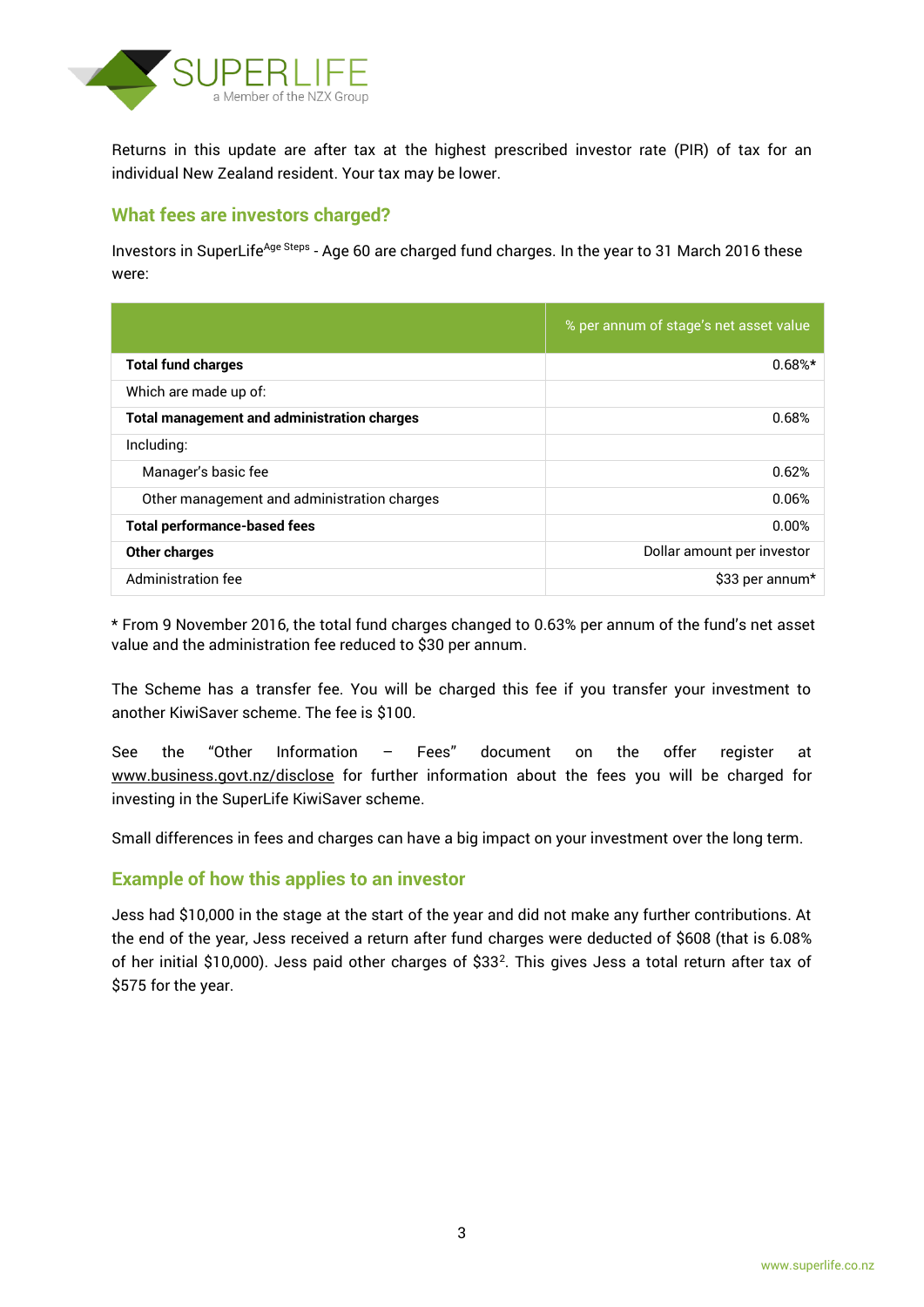

## **What does the stage invest in?**

#### **Actual investment mix**

This shows the types of assets that the stage invests in.



#### **Target investment mix**

This shows the mix of assets that the stage generally intends to invest in.

| <b>Asset Category</b>        | Target asset mix         |
|------------------------------|--------------------------|
| Cash and cash equivalents    |                          |
| New Zealand fixed interest   | 21.25%                   |
| International fixed interest | 21.25%                   |
| Australasian equities        | 19.55%                   |
| International equities       | 31.05%                   |
| Listed property              | 6.90%                    |
| Unlisted property            | $\overline{\phantom{0}}$ |
| Commodities                  | $\overline{\phantom{0}}$ |
| Other                        |                          |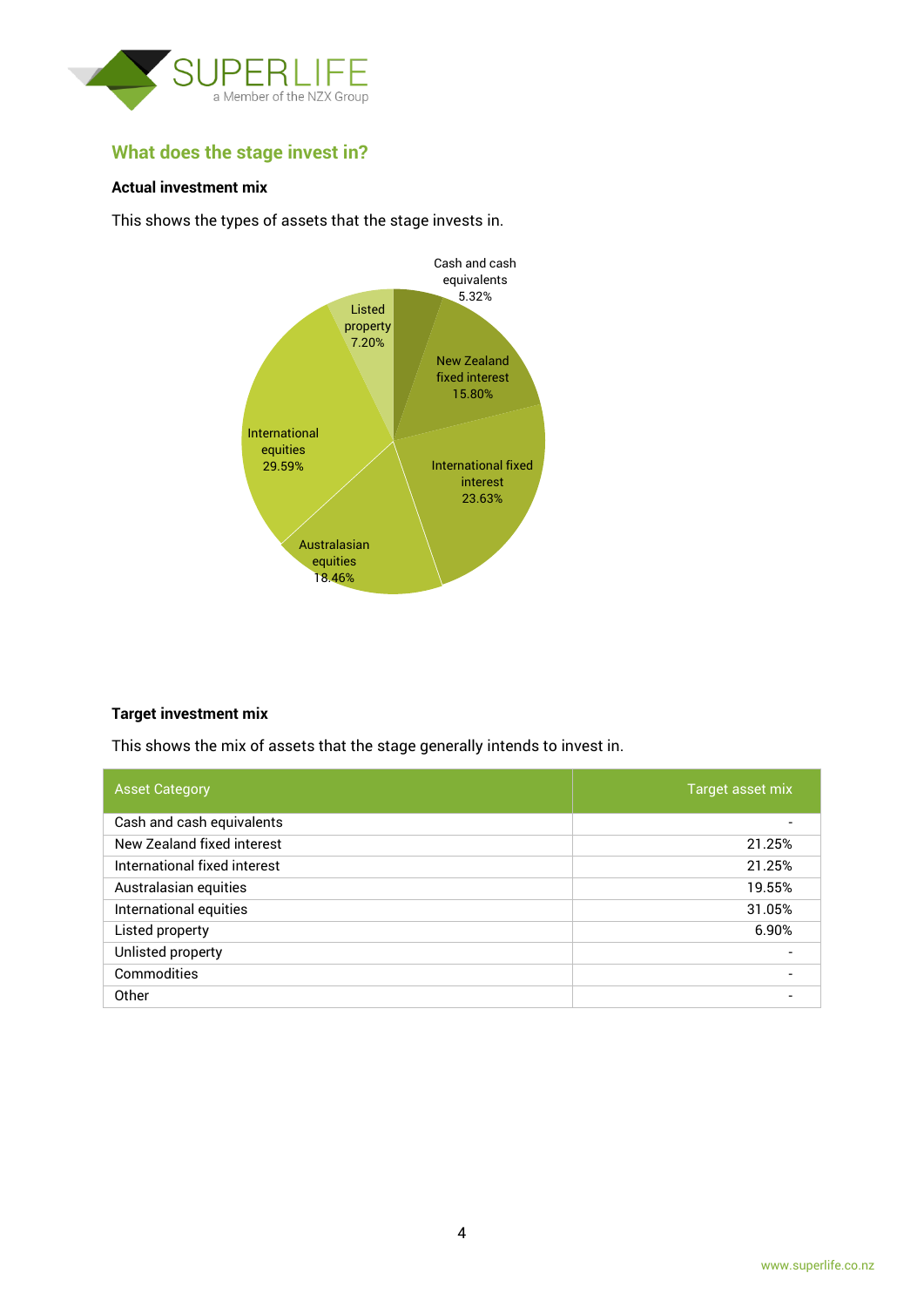

#### **Top 10 investments**

| <b>Name</b>                                                     | % of stage<br>net assets | <b>Type</b>                     | Country              | <b>Credit rating</b><br>(if applicable) |
|-----------------------------------------------------------------|--------------------------|---------------------------------|----------------------|-----------------------------------------|
| Vanguard International Credit<br>Securities Index Fund (Hedged) | 10.61%                   | International fixed<br>interest | Australia            |                                         |
| Vanguard FTSE Europe ETF                                        | 7.58%                    | International<br>equities       | <b>United States</b> |                                         |
| Vanguard S&P 500 ETF                                            | 5.09%                    | International<br>equities       | <b>United States</b> |                                         |
| Vanguard FTSE Emerging Markets<br><b>ETF</b>                    | 3.78%                    | International<br>equities       | <b>United States</b> |                                         |
| Vanguard FTSE Pacific ETF                                       | 2.73%                    | International<br>equities       | <b>United States</b> |                                         |
| <b>ASB NZD Current Account</b>                                  | 2.35%                    | Cash and cash<br>equivalents    | New Zealand          | $AA-$                                   |
| Vanguard Value ETF                                              | 1.96%                    | International<br>equities       | <b>United States</b> |                                         |
| MI Somerset EM Dividend Growth<br><b>Fund A Accumulation</b>    | 1.83%                    | International<br>equities       | United<br>Kingdom    |                                         |
| Vanguard Growth ETF                                             | 1.82%                    | International<br>equities       | <b>United States</b> |                                         |
| Nikko AM Wholesale NZ Bond Fund                                 | 1.63%                    | New Zealand<br>fixed interest   | New Zealand          |                                         |

The top 10 investments make up 39.39% of the stage.

#### **Currency hedging**

SuperLife<sup>Income</sup> and SuperLife<sup>100</sup> (which are managed funds this age step invests in) do not hedge their foreign currency exposure, but may invest in funds which do.

### **Key personnel**

This shows the directors and employees who have the most influence on the investment decisions of the fund:

| <b>Name</b>           | <b>Current position</b> | Time in current<br>position | Previous or other<br>positions                 | Time in previous /<br>other position |
|-----------------------|-------------------------|-----------------------------|------------------------------------------------|--------------------------------------|
| <b>Timothy Oliver</b> | <b>Director</b>         | 3 years and 4               | <b>Chief Executive Officer -</b>               | 4 years and 7                        |
| <b>Bennett</b>        |                         | months                      | <b>NZX</b>                                     | months                               |
| Michael John          | Head of SuperLife       | 1 year and 11               | Director - SuperLife                           | 18 years and 6                       |
| Chamberlain           | <b>Funds Management</b> | months                      | Limited                                        | months                               |
| <b>Guy Roulston</b>   | <b>Director</b>         | 1 year and 1                | Corporate Governance                           | 1 year and 8                         |
| Elliffe               |                         | month                       | Manager - ACC                                  | months                               |
| Bevan Keith<br>Miller | Director                | 3 years and 4<br>months     | <b>Chief Financial Officer -</b><br><b>NZX</b> | 4 years                              |
| Alister John          | <b>Director</b>         | 1 year and 1                | Investment Manager -                           | 1 year and 11                        |
| Williams              |                         | month                       | <b>Trust Management</b>                        | months                               |